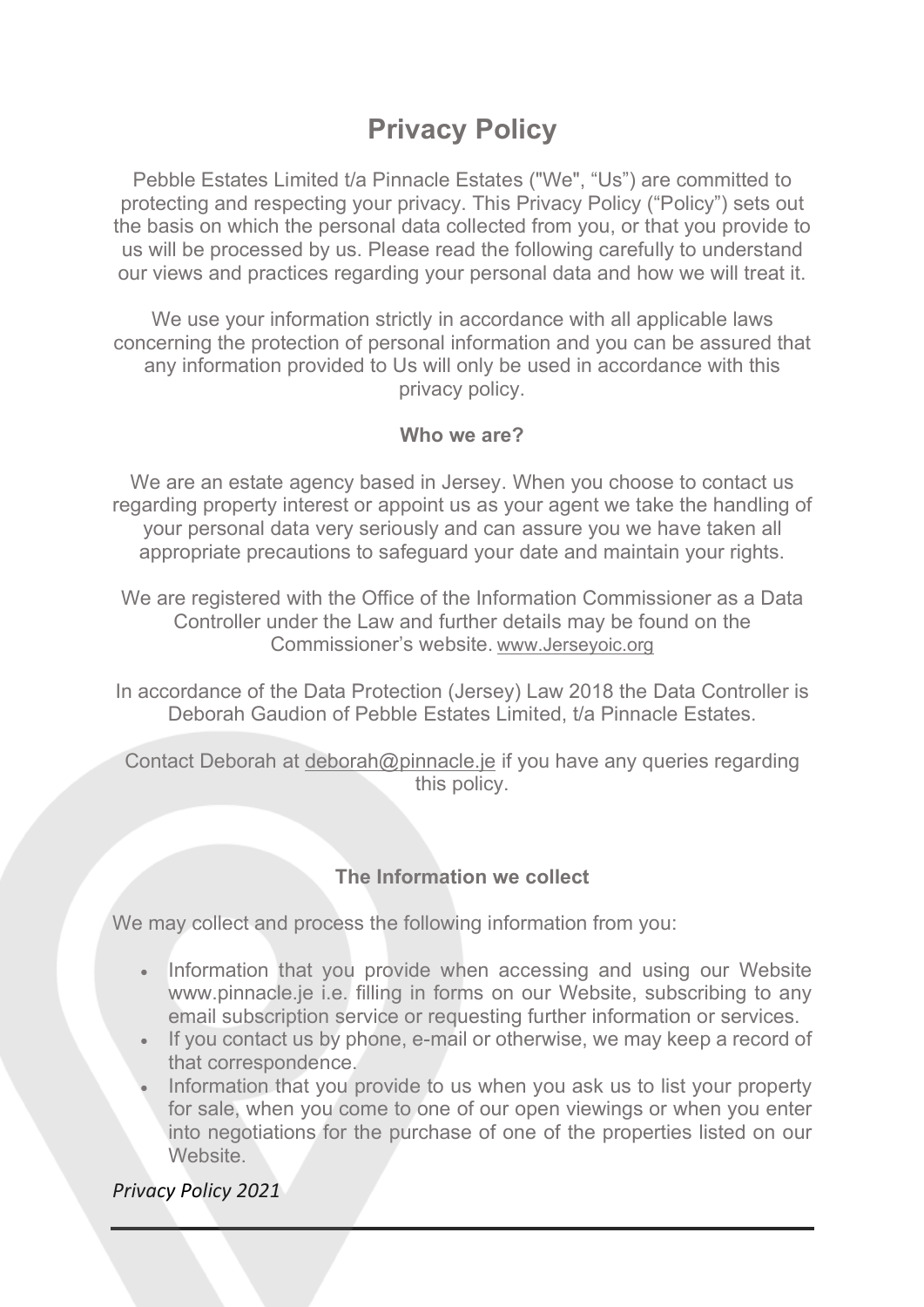• Details of your visits to our Website including, but not limited to, traffic data, location data, weblogs and other communication data, and the resources that you access.

We also collect information about your computer, including where available your IP address, date and time of your visit, operating system, browser type, the URLs of websites that referred you to the website and the path that you take through the website. This is statistical data about users' browsing actions and patterns, it does not identify any individual.

## **Data collection for the purpose of Contact-Tracing during the COVID-19 pandemic.**

Our primary concern is for the safety and security of the people of Jersey and as such we will be following any recommendations as published by the Government of Jersey regarding your Data for the purpose of complying with the Contact- Tracing Checklist. This may include:

- Completing COVID-19 declarations prior to visiting a property
- Signing in via TRAX QR when visiting an open viewing
- Providing proof of compliance with the Government of Jersey isolation procedure following travel outside of Jersey.

# **Cookies policy**

Our website uses cookies. A cookie is a small file of letters and numbers that we put on your computer if you agree. These cookies allow us to distinguish you from other users of the Website, which helps us to provide you with a good experience when you browse our Website and also allows us to improve the Website.

Information on how we use cookies on our Website can be found in our cookies policy.

# **Information sharing**

We will keep all personal information which is not publicly available confidential unless:

- You have authorised the disclosure of that information (i.e. in the context of property negotiations or for progressing a purchase/sale);
- We are required to disclose it for the purposes of any legal or regulatory requirement binding on Us; and/or
- We consider that such disclosure is necessary in order to defend against any claim threatened or brought against Us by any person.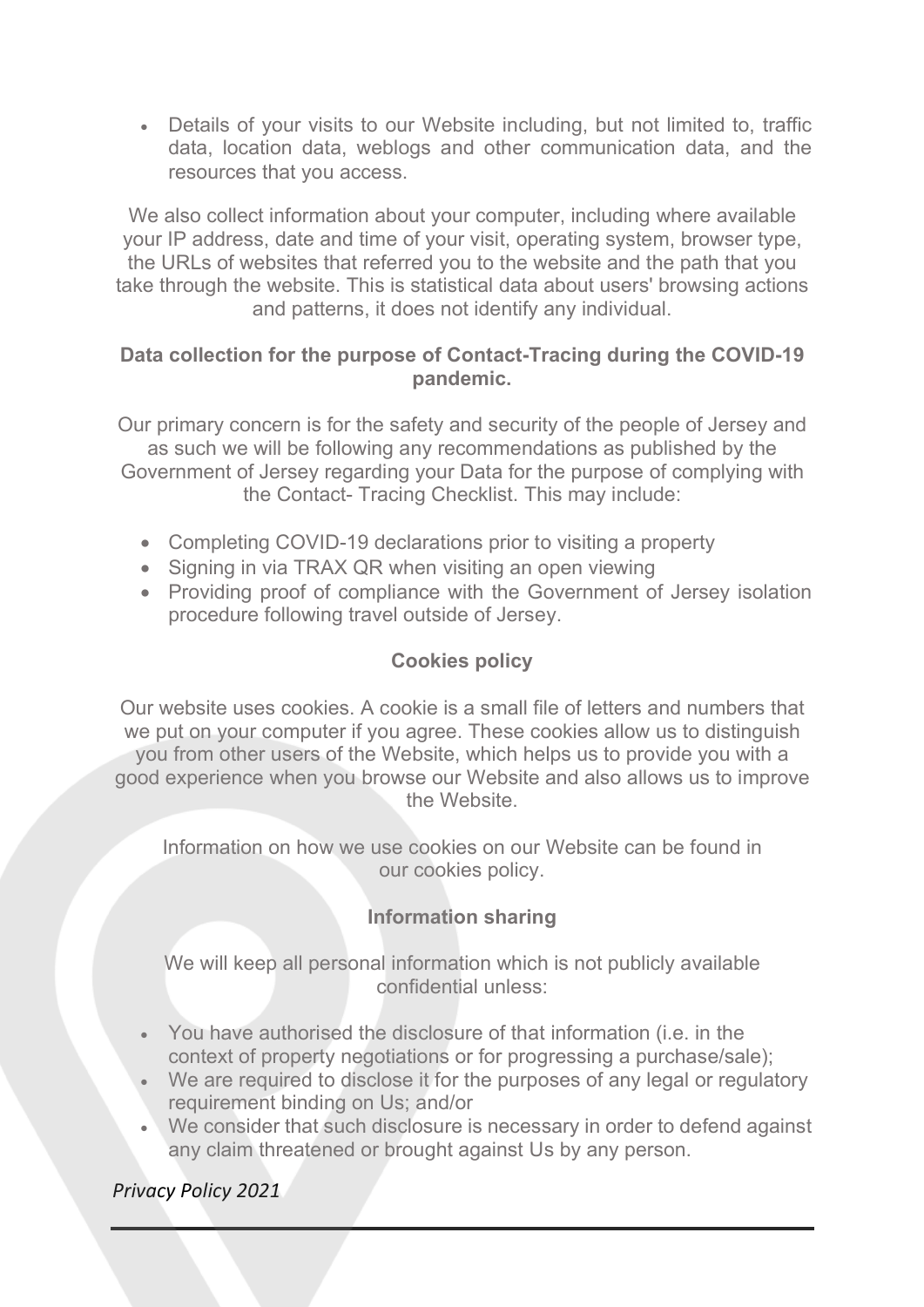We may disclose your personal information to third parties:

- if we are under a duty to disclose or share your personal data in order to comply with any legal obligation, or in order to enforce or apply Our Website terms and conditions and other agreements; or
- to protect Our rights, property, or safety, the Website, our users and any third party We interact with to provide the Website.

## **Safeguarding your information**

Your information is only accessible by those who need access to it and they are required to keep the information secure and confidential. When in receivership of your information we use approved methods to strictly secure your personal information. We cannot guarantee the security of the data transmitted to our site; any transmission you send to us is your own responsibility.

Cyber security is a top priority of ours, as such all electronic personal information held by Us is protected by the appropriate technologies implemented by our website provider to properly safeguard data.

## **Using the information, you give us.**

We will only use information given voluntarily by you in the following ways:

- To provide you with information, products or services that you request from us or which we feel may interest you, where you have consented to be contacted for such purposes.
- To carry out our obligations arising from any contracts entered into between you and us.
- To allow you to participate in interactive features of our service, when you choose to do so.
- To notify you about changes to our service.

The Website may, from time to time, contain links to and from the websites of advertisers and affiliates. If you follow a link to any of these websites, these websites are not owned or controlled by us so please check their own privacy policies and terms of use before you submit any personal data to these websites.

We retain your Data for the continuance of your engagement with our service and thereafter as required by The Data Protection (Jersey) Law 2018.

# **Your Data, Your Rights**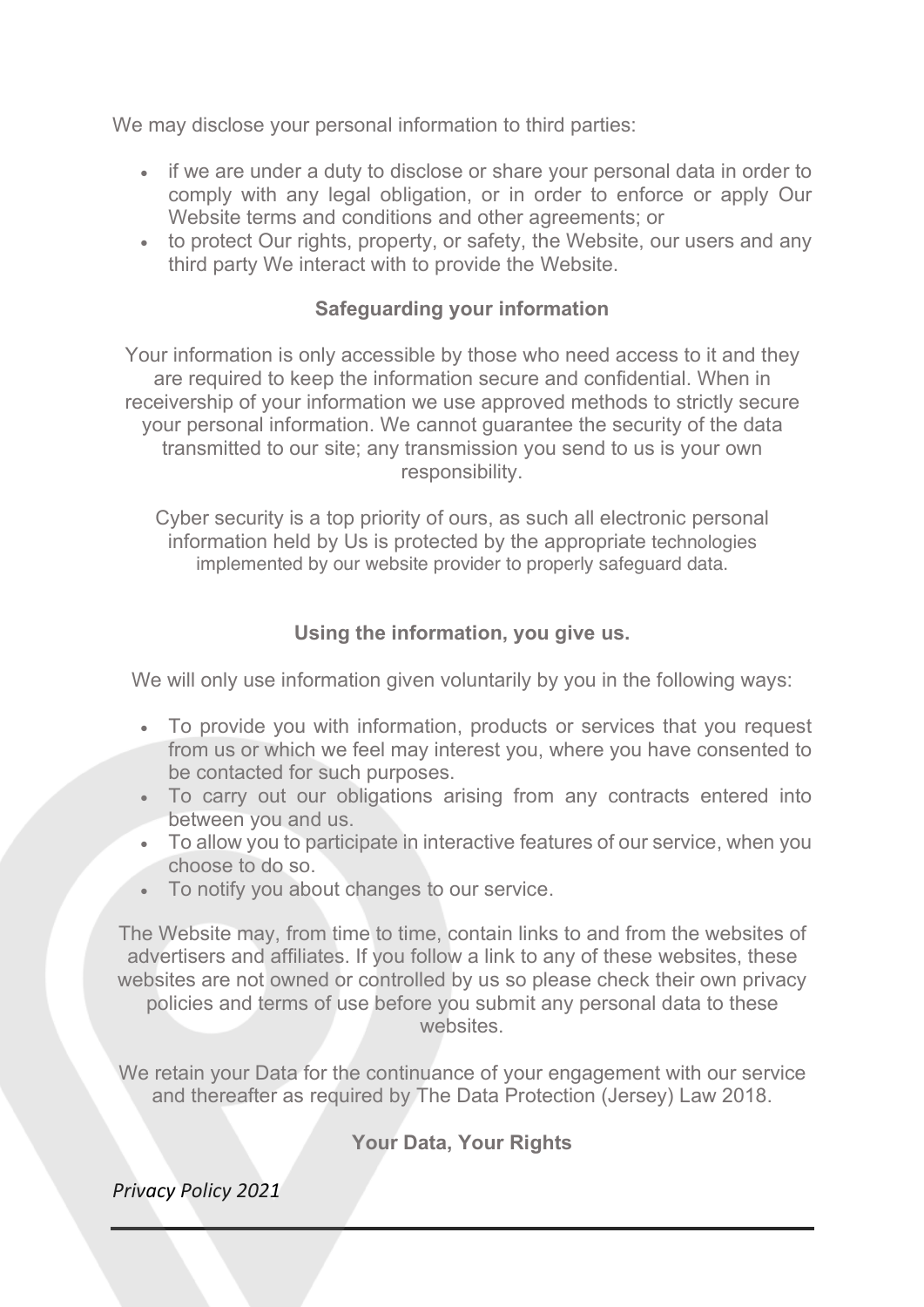Your rights under the Data Protection (Jersey) Law 2018 include the rights to:

- be informed about how your data is being used
- access personal data
- have incorrect data updated
- have data deleted (in certain circumstances)
- limit or restrict the processing of your data (in certain circumstances)
- data portability (allowing you to obtain and reuse your data for different services)
- object to how your data is processed (in certain circumstances)

For more information about your Data rights go to: https://jerseyoic.org/resource-room/rights-of-data-subjects/

If you wish to exercise any of those rights, please contact hello@pinnacle.je

We reserve the right to modify this Privacy Policy at any time. We will notify you of any changes we may make to our Policy. After which we will deem your continued use of the services and the Website as your acceptance of the varied Privacy Policy.

# **Copyright**

The entire www.pinnacle.je website is Copyright by Pebble Estates Ltd t/a Pinnacle Estates. The website must not be duplicated or copied in whole or part by any means without prior written consent.

## **Complaints policy and procedure**

We strive to achieve the best service possible and take any complaints very seriously. We encourage people to let us know if you have a complaint about our use of your personal data. Alternatively, you can also contact Jersey's Information Commissioner:

Office of The Information Commissioner

2nd Floor 5 Castle Street St. Helier **Jersey** JE2 3BT

enquiries@jerseyoic.org +44 (0) 1534 716530